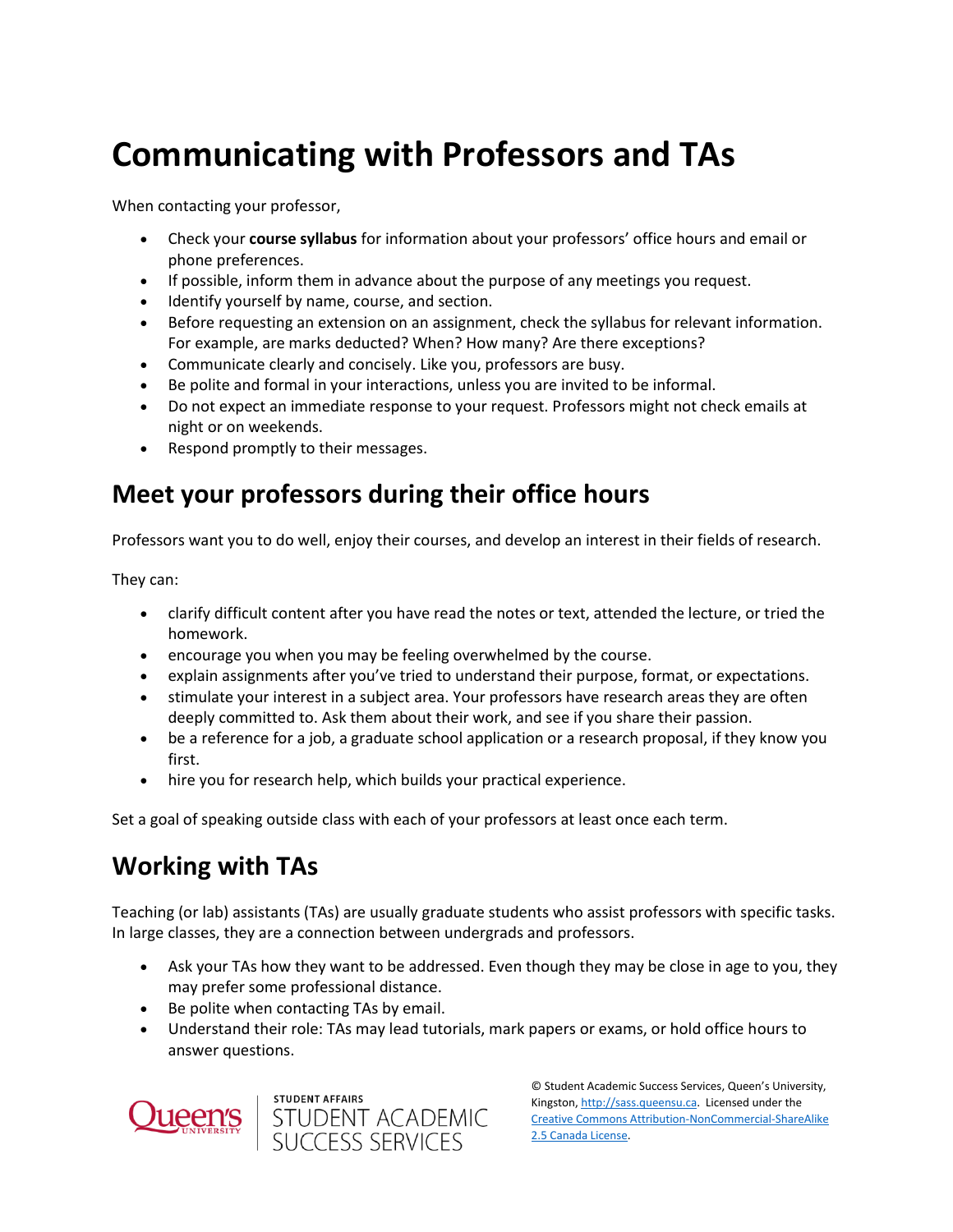- Ask for feedback on tests or assignments. Show your TA that you want to know how to improve (vs. criticize their grading).
- Respect their wishes about how and when you may contact them.

# **Troubleshooting**

- Engage in the course: read your course syllabus for information on course objectives, topics, and key dates.
- Ask questions and offer ideas in class, so the professor knows who you are.
- Look for opportunities to talk with your professors outside of class, especially if you don't speak in class.
- Request feedback on how you are doing, and how to deepen your understanding or improve your grades.
- Try to learn more about your professors: their research interests, other courses they teach, or their community involvement.
- Attend talks or academic events at which your professors will be present.
- Offer professors or TAs positive and constructive feedback on the courses you are taking with them.
- Respect the professional boundary between professors and students.

For more on how to establish good communication and enjoy a productive working relationship with your supervisor, **[see this resource](https://www.queensu.ca/sgs/current-students/graduate-supervision)** from the **[School of Graduate Studies](https://www.queensu.ca/sgs/)**.

# **Email etiquette**

Correct options are in **bold**.

- 1. Fill in the subject line with:
	- o nothing
	- o help
	- o **absent from MATH121 on Monday**
- 2. Start an email to an instructor with:
	- o hey!
	- o Hi Kim
	- o **Hello, Prof. Young**
- 3. Identify yourself, saying:
	- o Nothing; they can read the email address.
	- o I'm a student.
	- o **I'm in your MATH121 (Section B) course.**





© Student Academic Success Services, Queen's University, Kingston[, http://sass.queensu.ca.](http://sass.queensu.ca/) Licensed under the [Creative Commons Attribution-NonCommercial-ShareAlike](http://creativecommons.org/licenses/by-nc-sa/2.5/ca/)  [2.5 Canada License.](http://creativecommons.org/licenses/by-nc-sa/2.5/ca/)